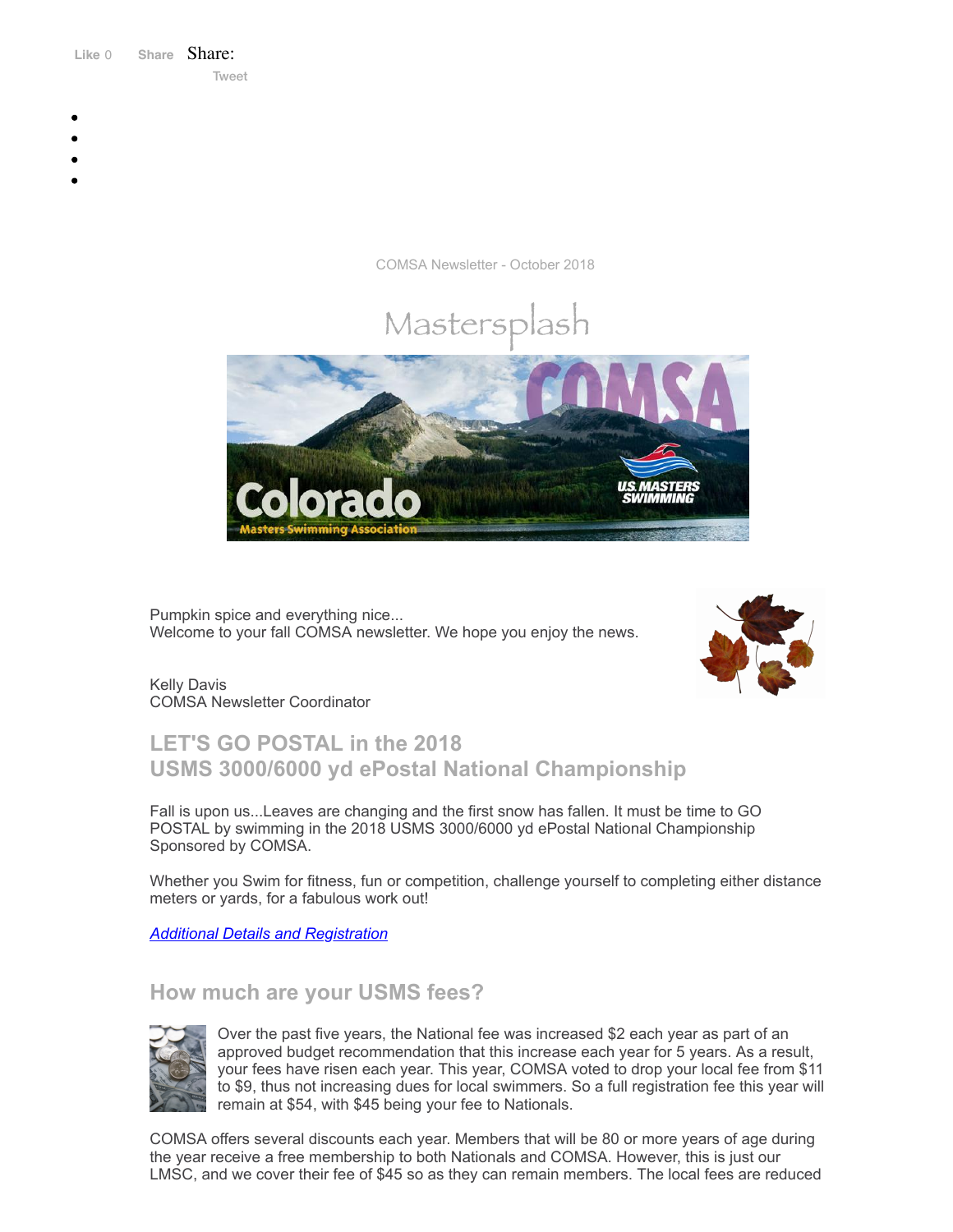for two other groups, swimmers 75 - 79 pay a local fee of \$5.00, resulting in a total fee of \$50. Swimmers under 25 pay no local fee, only the \$45 National fee.

This year, the One Event fee was raised from \$15 to \$20. As in the past, COMSA does not add to that fee, but processes this data for the National office. This fee is mainly to cover the cost of insurance being used at an event and allows for non members to participate. This Option is the choice of the local meet director should they choose to use it.

## **Welcome Terry "Speed" Heggy - COMSA Vice Chair**

Terry has been active in COMSA since the early 1980s. He currently coaches Team Sopris Masters in Glenwood Springs, and serves on the USMS Coaches Committee. His past contributions to COMSA include serving as Chair, Vice Chair, and Newsletter Editor. Before he moved to the western slope, he had coached Masters for the Southwest YMCA, the City of Lakewood, and the Foothills Park and Rec District. His passion for promoting swimming includes writing over 60 articles for USMS and continually recruiting swimmers into the organization. His decades of success in various levels of corporate management (Lockheed Martin, ITN Energy) have shown expertise in leadership, organizational management, budgeting, and efficiency. He has offered to serve COMSA as Vice Chair to help ensure that the organization continues to effectively serve all interested swimmers by offering quality competitions, workouts, and support for athletes and fitness swimmers at all levels of experience.

"I just wanted to congratulate Terry Heggy on his election to be Vice Chair of COMSA. I look forward to working with him as well as the full board to help forward COMSA's roll in promoting swimming for all. Welcome aboard. "

- Chris Nolte, COMSA Chair

### **Four Friends and Three Masters Swimming World Records**

By: Terry Heggy

MISSION VIEJO, Calif. - Four friends from the Denver area recently set three Masters Swimming world records in Mission Viejo, California. The Colorado Masters Swimming (CMS) team of Craig Petersen, Michael Mann, Kirk Anderson, and Greg Scott not only smashed the records for their age group (combined ages of 240-279), but also won all three relays outright, soundly beating teams with average ages that were decades younger.

*Click here to [continue](http://comsa.org/articles/4Friends3Records_2018.pdf) reading*

 **[Register Now](http://www.usms.org/content/join_or_renew)**

#### **Quick Links Upcoming Events**

**November 3, 2019 USMS 3000/6000 yd ePostal National Championship Englewood, CO**  *[Additional details and Registration](http://comsa.org/articles/2018%20Postal%20Swim%20at%20CAC%20Inverness.pdf)* 

**[Clubs and Workout Groups](http://comsa.org/clubs/index.html)**

**[More About Us](http://comsa.org/)**

 **[Contact Us](mailto:swimkdavis@gmail.com)**

**Local and National Swimming Links** [USMS Open Water Swimming Connection](http://usopenwaterswimming.org/) 

**Breadbasket Zone** [Iowa Masters Swimming](http://www.iowamasters.org/) [Minnesota Masters Swimming](http://www.minnesotamasters.com/)